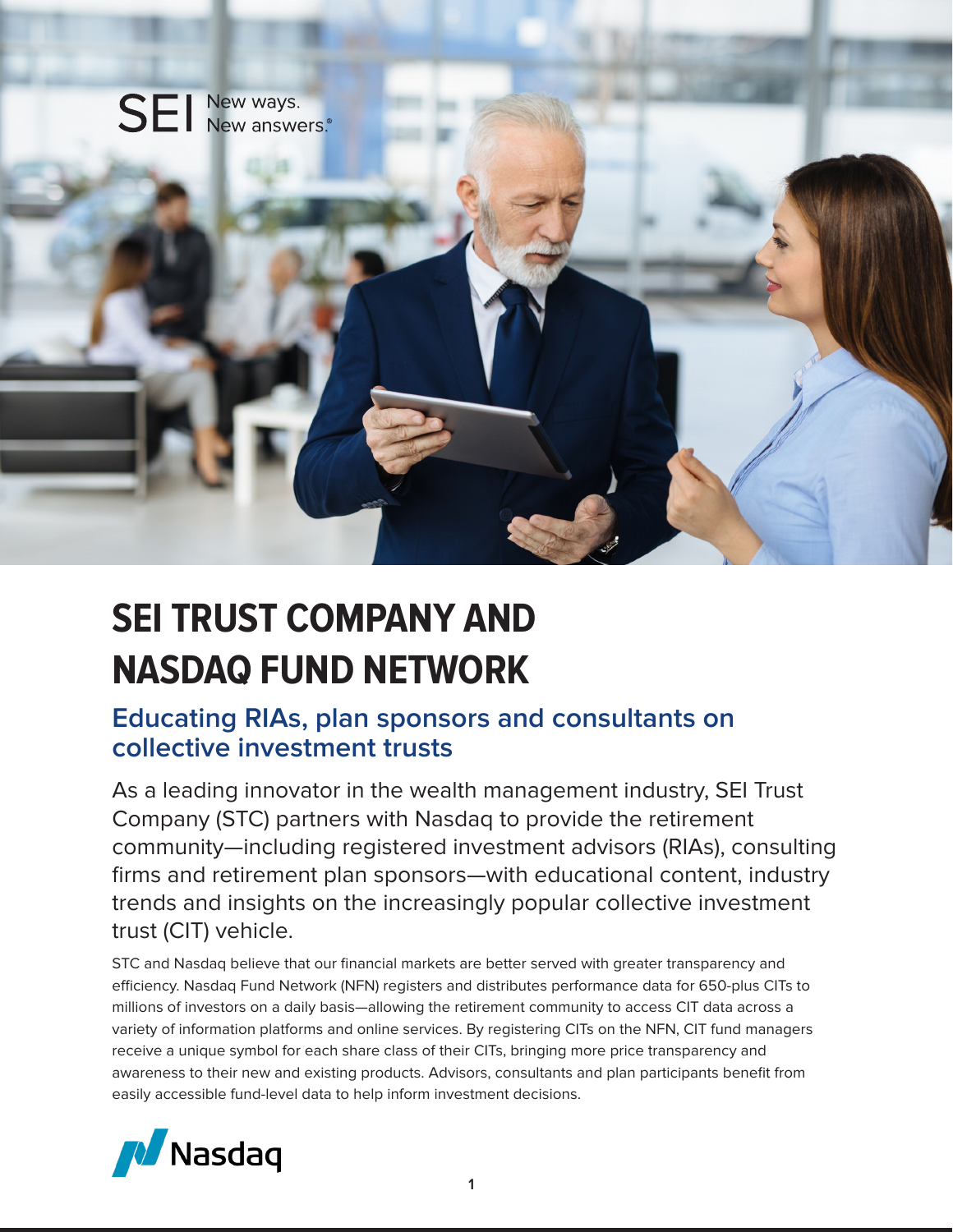# **Changes drive new CIT product development opportunity**

### **Flows to CITs have increased steadily over recent years and are poised for continued growth, according to many industry perspectives.**

CIT vehicle utilization has been most prevalent in the large end of the defined contribution (DC) market where national consultants—who "as of Q1 2021, oversee nearly \$3.9 trillion of the \$8 trillion in DC assets—are increasingly pushing large-plan sponsors toward CITs. In this segment, the percentage of plan sponsors using CITs in their plans has increased from 44% in 2011 to 78% in 2020."<sup>1</sup> However, having had success and growth in the large end, consultants have been actively encouraging their midsize and small plan clients to explore CITs.

As consultants move from the larger end of the midmarket, they find themselves playing against a set of rapidly growing distribution powerhouses: the scaled retirement advisory firms (SRAFs, sometimes also called aggregators). Over the past five to 10 years, this group of leading benefits and RIA firms has built large specialty retirement practices and, through continued acquisitions, has grown to advise more than \$1.7 trillion in DC retirement assets (Figure 1).

In the past, these firms set themselves apart from the traditional wirehouse brokers with lower fees, larger fund selection and a willingness to take on full fiduciary responsibility. In today's competitive market, in order to remain a step ahead of the wirehouses and put themselves on a level playing field with the national consultants, SRAFs are adding custom investment products to their service offering. CITs are at the center of these innovations in that they allow the SRAFs to negotiate relationship pricing and build their own white-labeled portfolios for which the firms act as 3(38) fiduciaries (i.e., a fiduciary with investment discretion).

As SRAFs continue to gain market share in the midmarket and dominate in the small-plan market, they are also moving upstream and beginning to serve larger retirement plans. While they may not have the established brands like the national consultants,

SRAFs also look to use custom CITs to demonstrate their industry and institutional investment expertise and improve regional and national brand awareness.<sup>2</sup>

#### **Figure 1 | High Potential**

Retirement Opportunity by Firm Type, 2021



#### **Expected Future Growth of Plan Sales\***

Source: Wise Rhino Group, RLF 2019 Recordkeeper Sales and Retention Survey \*Future growth positioning determined by survey of RLF Recordkeeper and OCIO members

#### **Benefits of a CIT**

- › Quickly establish and bring to market faster than other competing vehicles, such as mutual funds
- › Offer multiple fee classes for investors based on size, relationship and other factors
- > Benefit from lower costs due to different regulatory requirements
- > Access a variety of asset classes, including targetdate funds
- › Benefit from fiduciary oversight, including investment management expertise
- › Offer a simpler, more attractive product structure to growing retirement plans, especially those looking for customized solutions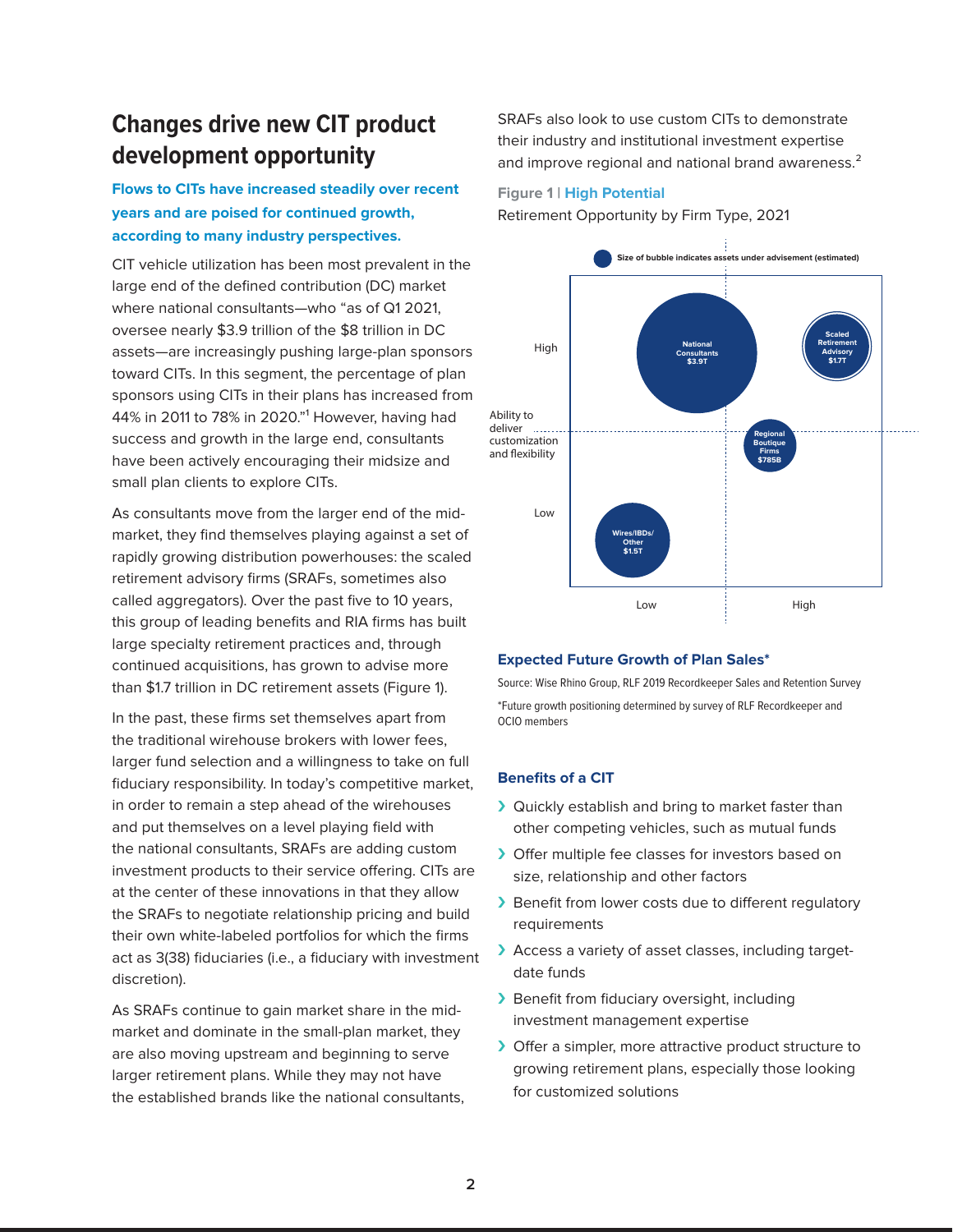### **SEI Trust Company's expertise and turnkey operational platform designed for CITs**

Whether you are looking to implement your investment strategy through a CIT for the first time or evaluating options with respect to an existing CIT, SEI Trust Company (STC) will lead you through the process to establish and manage a collective investment trust.

STC has a turnkey operational platform and over 30 years of expertise in servicing collective investment trusts. The experienced, professional staff has the in-depth knowledge required to support the unique demands of CITs. As of December 31, 2020, STC services over 480 collective investment funds, 120 collective investment trusts and works closely with over 135 global asset managers.

#### **Working with STC, you'll benefit from:**

#### › **Exceptional service from experienced, dedicated client service professionals**

STC has dedicated trust officers whose sole focus is to oversee the operations and administration of each of their assigned CITs. They will also interface with RIAs, consultants and plan sponsors, as needed.

#### › **Investment management oversight**

Led by the Chief Investment Officer, STC has a dedicated team of investment specialists who will oversee the management of each CIT in order to meet applicable regulatory requirements, ensuring that the CIT remains in compliance with its investment guidelines.

#### › **Distribution support**

Our experienced team can provide insight into the retirement industry through market intelligence and best practices. In a timely manner, the team can assist in navigating the retirement and recordkeeping environments, helping to streamline the agreement and onboarding processes for new plan investors into a CIT.

#### › **Technology**

To gather insight and key information about the retirement market and CIT-related information, STC has a robust website that houses white papers, webinars, quarterly regulatory updates and other educational information. The website also serves as a secure portal from which to access all CIT-related documents and reports. Visit the website at [seic.com/STC](http://seic.com/STC).

#### › **Legal and compliance oversight**

STC is supported by a number of in-house attorneys who provide expertise on regulatory and legal requirements, contract negotiations and vendor oversight. The trust company also has a dedicated General Counsel, who is an experienced ERISA attorney.

#### › **Accounting and administration**

SEI's accounting and administration group has been a leading provider of CIT services for several decades, both for STC-established CITs as well as CITs offered by other bank and trust companies. This places us in a unique position to understand the distinct needs and requirements of a CIT and enables us to leverage the expertise, technology and infrastructure to ensure the best structure and product design for your needs.

#### › **Transfer agency services**

Integral to the CIT operation is creating the trading channel involving each CIT, the plan and its respective recordkeeper. Our institutional transfer agent's best-in-class technology platform makes it seamless for third-party administrators to trade CITs.